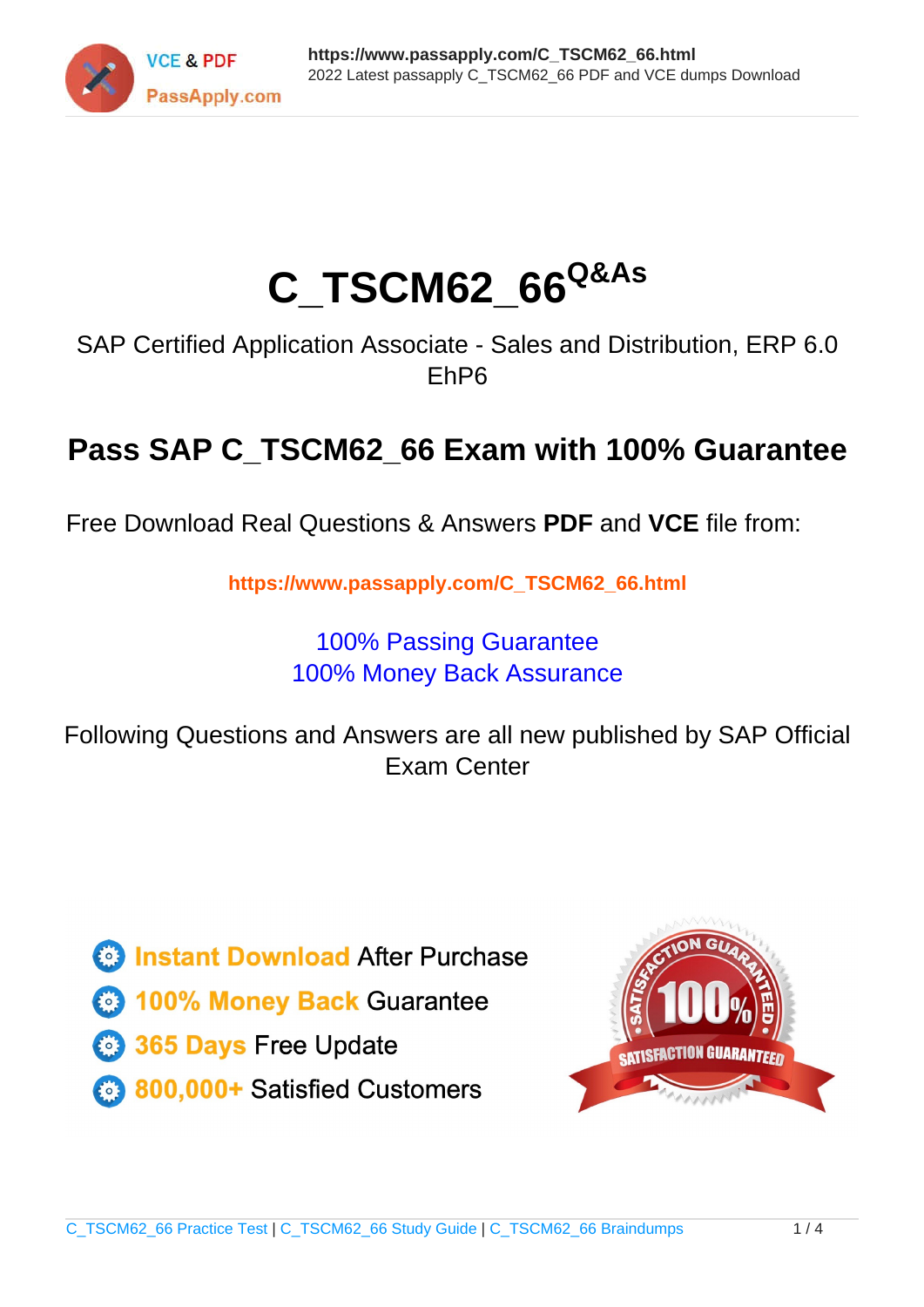

#### **QUESTION 1**

Based on which of the following dates is the availability check (ATP) carried out?

- A. Requested delivery date
- B. Material availability date
- C. Confirmed delivery date
- D. Replenishment lead date

Correct Answer: B

#### **QUESTION 2**

What do you have to consider when you assign sales organizations to company codes during the configuration of SD and FI? (Choose two)

A. A sales organization can be assigned to several company codes.

- B. Sales organizations are assigned to company codes indirectly using the sales area.
- C. Several sales organizations can be assigned to one company code.
- D. Each sales organization is uniquely assigned to one company code.

Correct Answer: CD

#### **QUESTION 3**

Your customers submit payment for open accounts receivables by referring to the sales order document number, not the invoice number. You maintain the Customizing settings so that the sales document number is transferred as the reference number in the accounting document.

What do you need to consider when transferring the sales order document number as a reference number to Financial Accounting (FI)?

A. The sales revenues will be posted to a different account in FI when you use the sales order number as the reference number.

B. Using the sales order number as the reference number will lead to a posting block. You will have to release billing documents for transfer to FI.

C. Using the sales order number as a reference number could lead to an invoice split.

D. You have to maintain copy control entries from order-related billing documents to FI accounting documents

Correct Answer: C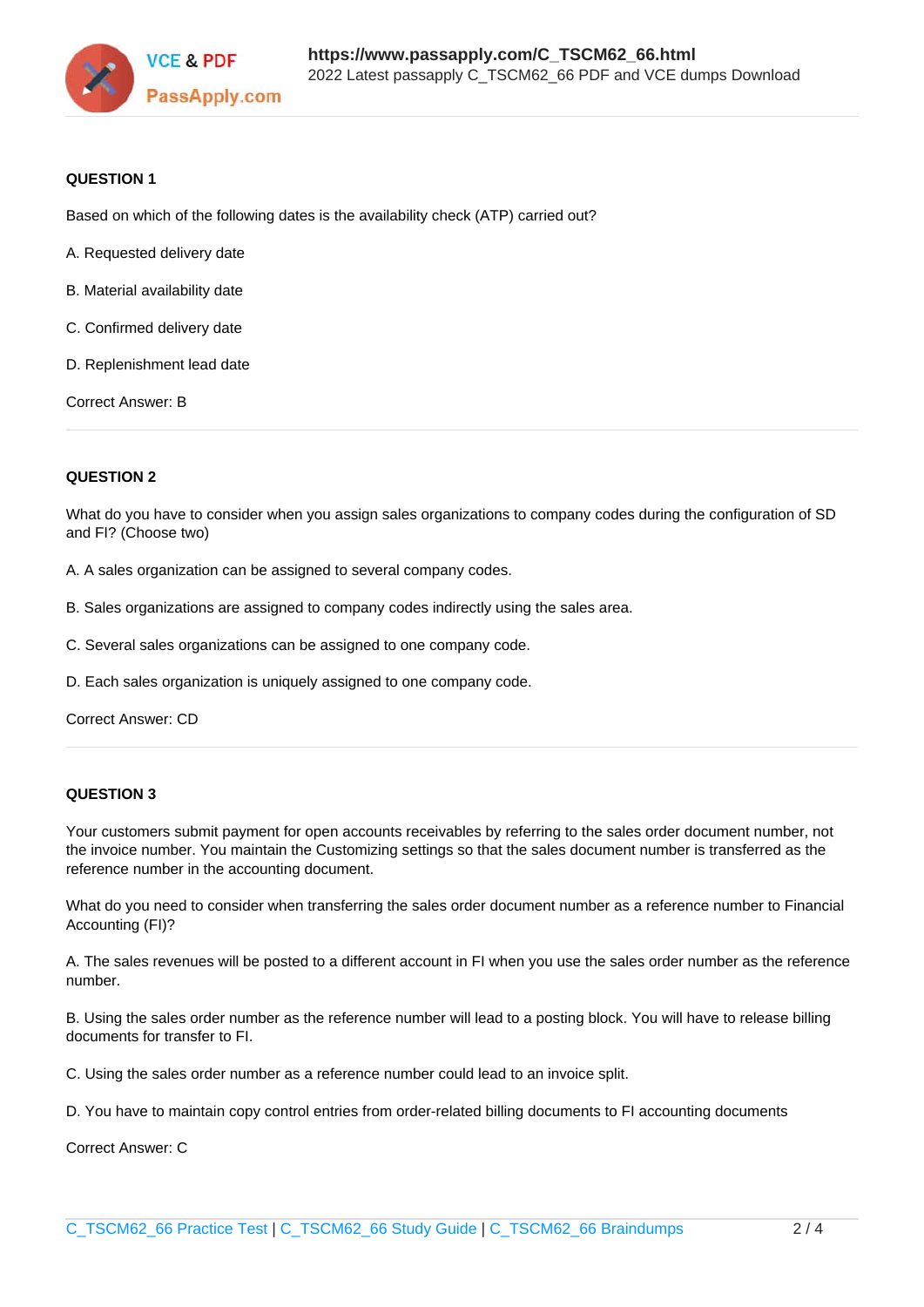

#### **QUESTION 4**

How do the sales document types "rush order" and "cash sales" differ? (Choose two)

A. When you save a cash sales document, the delivery is created automatically. For rush orders, this must be done manually.

B. For rush orders, the same billing type can be used as for cash sales, but the account determination has to be different than for cash sales.

C. For cash sales, delivery creation is not necessary. For rush orders, delivery creation is necessary.

D. For cash sales, the customer receives an invoice output instead of an order confirmation output. For rush sales, this is not done.

Correct Answer: BD

#### **QUESTION 5**

How does SAP make new functions of the SAP ERP system available to the customer?

- A. Via enhancement packages
- B. Via Support Packages
- C. Via best practices
- D. Via add-ons

Correct Answer: A

[C\\_TSCM62\\_66 Practice](https://www.passapply.com/C_TSCM62_66.html) [Test](https://www.passapply.com/C_TSCM62_66.html) [C\\_TSCM62\\_66 Study Guide](https://www.passapply.com/C_TSCM62_66.html) [C\\_TSCM62\\_66 Braindumps](https://www.passapply.com/C_TSCM62_66.html)